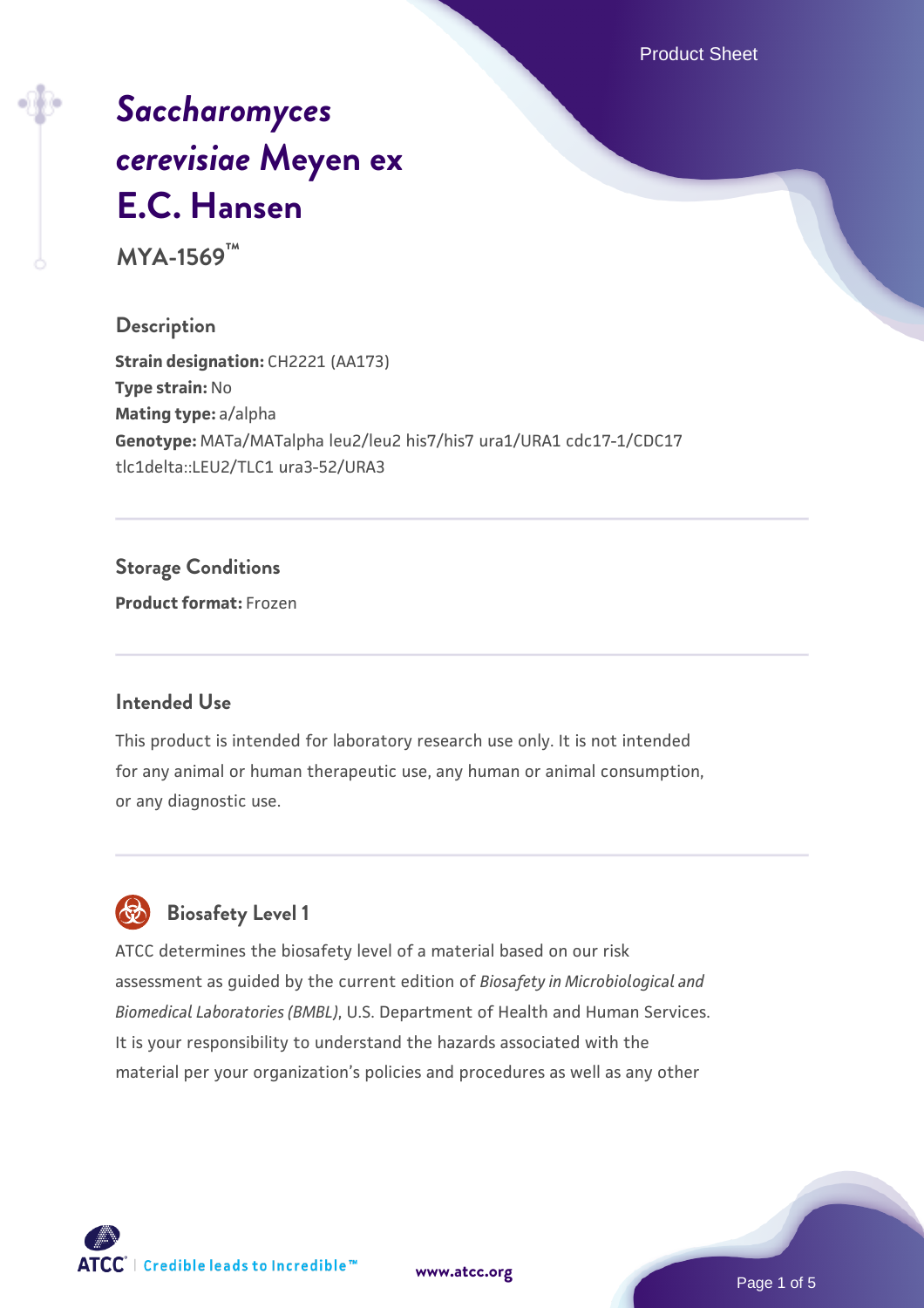### **[Saccharomyces cerevisiae](https://www.atcc.org/products/mya-1569)** [Meyen ex E.C. Hansen](https://www.atcc.org/products/mya-1569) **MYA-1569**

applicable regulations as enforced by your local or national agencies.

ATCC highly recommends that appropriate personal protective equipment is always used when handling vials. For cultures that require storage in liquid nitrogen, it is important to note that some vials may leak when submersed in liquid nitrogen and will slowly fill with liquid nitrogen. Upon thawing, the conversion of the liquid nitrogen back to its gas phase may result in the vial exploding or blowing off its cap with dangerous force creating flying debris. Unless necessary, ATCC recommends that these cultures be stored in the vapor phase of liquid nitrogen rather than submersed in liquid nitrogen.

### **Certificate of Analysis**

For batch-specific test results, refer to the applicable certificate of analysis that can be found at www.atcc.org.

### **Growth Conditions**

**Medium:**  [ATCC Medium 1245: YEPD](https://www.atcc.org/-/media/product-assets/documents/microbial-media-formulations/1/2/4/5/atcc-medium-1245.pdf?rev=705ca55d1b6f490a808a965d5c072196) **Temperature:** 25°C

### **Material Citation**

If use of this material results in a scientific publication, please cite the material in the following manner: *Saccharomyces cerevisiae* Meyen ex E.C. Hansen (ATCC MYA-1569)



**[www.atcc.org](http://www.atcc.org)**

Page 2 of 5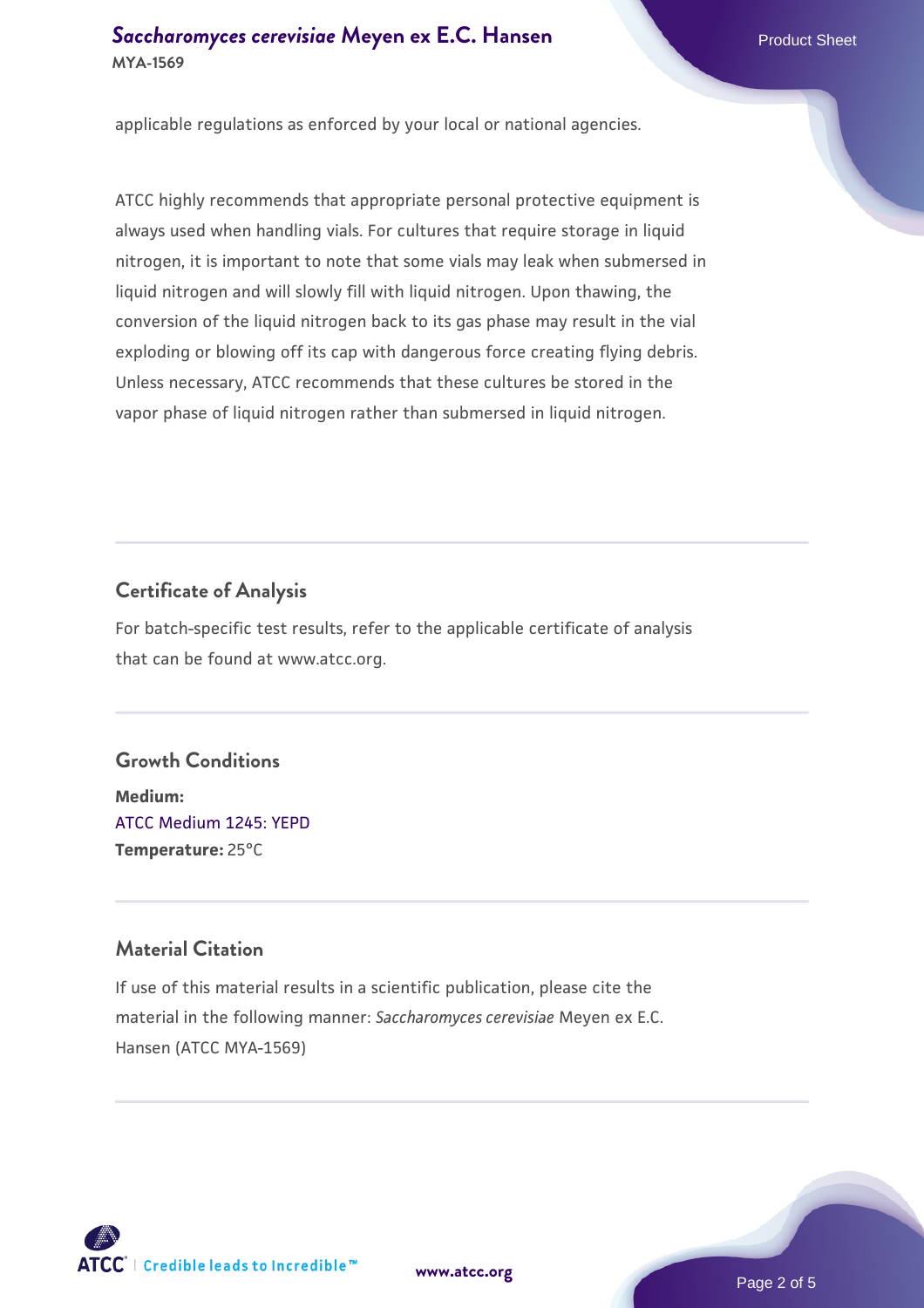## **[Saccharomyces cerevisiae](https://www.atcc.org/products/mya-1569)** [Meyen ex E.C. Hansen](https://www.atcc.org/products/mya-1569)

**MYA-1569**

### **References**

References and other information relating to this material are available at www.atcc.org.

### **Warranty**

The product is provided 'AS IS' and the viability of ATCC® products is warranted for 30 days from the date of shipment, provided that the customer has stored and handled the product according to the information included on the product information sheet, website, and Certificate of Analysis. For living cultures, ATCC lists the media formulation and reagents that have been found to be effective for the product. While other unspecified media and reagents may also produce satisfactory results, a change in the ATCC and/or depositor-recommended protocols may affect the recovery, growth, and/or function of the product. If an alternative medium formulation or reagent is used, the ATCC warranty for viability is no longer valid. Except as expressly set forth herein, no other warranties of any kind are provided, express or implied, including, but not limited to, any implied warranties of merchantability, fitness for a particular purpose, manufacture according to cGMP standards, typicality, safety, accuracy, and/or noninfringement.

### **Disclaimers**

This product is intended for laboratory research use only. It is not intended for any animal or human therapeutic use, any human or animal consumption, or any diagnostic use. Any proposed commercial use is prohibited without a license from ATCC.

While ATCC uses reasonable efforts to include accurate and up-to-date information on this product sheet, ATCC makes no warranties or representations as to its accuracy. Citations from scientific literature and

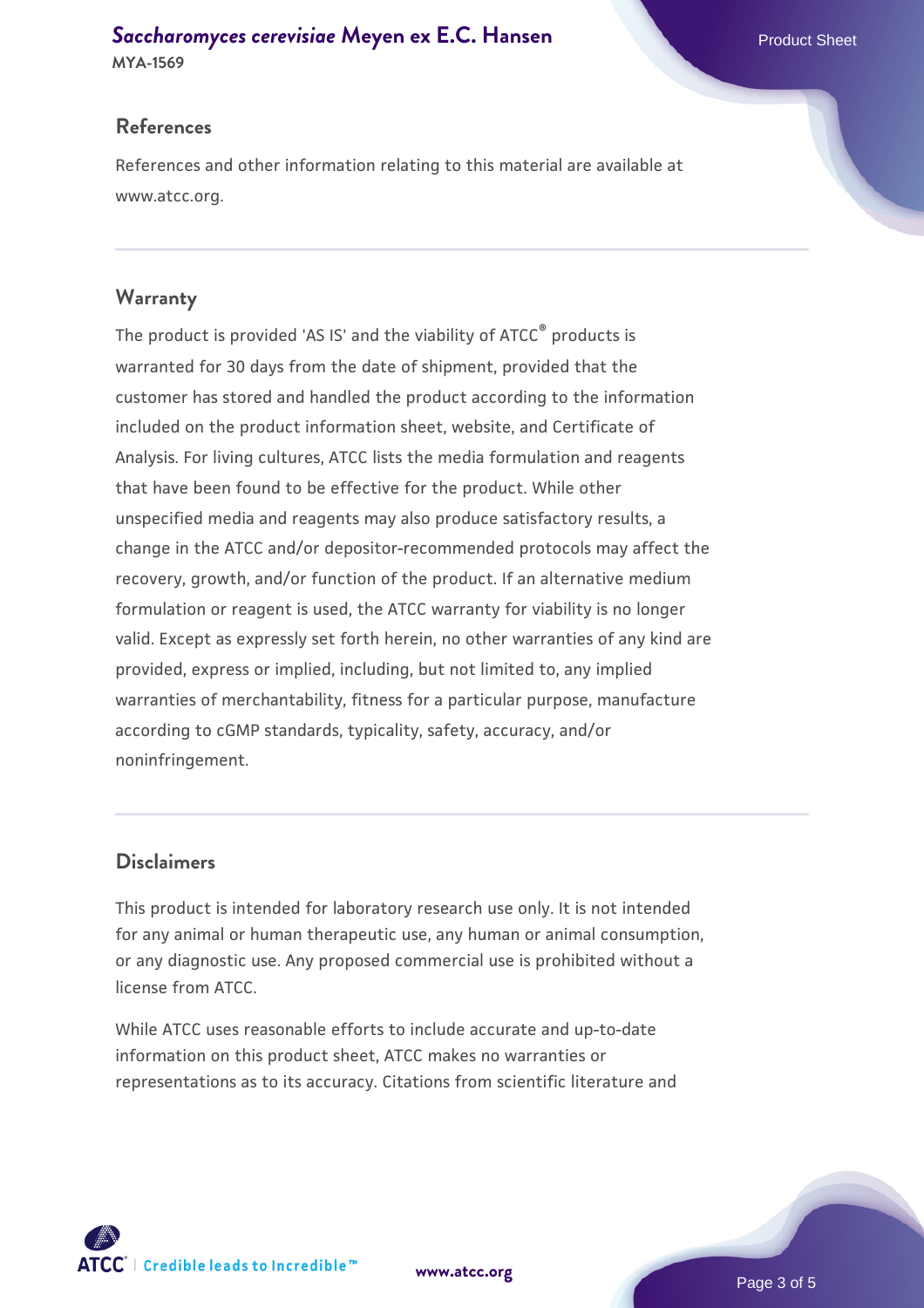patents are provided for informational purposes only. ATCC does not warrant that such information has been confirmed to be accurate or complete and the customer bears the sole responsibility of confirming the accuracy and completeness of any such information.

This product is sent on the condition that the customer is responsible for and assumes all risk and responsibility in connection with the receipt, handling, storage, disposal, and use of the ATCC product including without limitation taking all appropriate safety and handling precautions to minimize health or environmental risk. As a condition of receiving the material, the customer agrees that any activity undertaken with the ATCC product and any progeny or modifications will be conducted in compliance with all applicable laws, regulations, and guidelines. This product is provided 'AS IS' with no representations or warranties whatsoever except as expressly set forth herein and in no event shall ATCC, its parents, subsidiaries, directors, officers, agents, employees, assigns, successors, and affiliates be liable for indirect, special, incidental, or consequential damages of any kind in connection with or arising out of the customer's use of the product. While reasonable effort is made to ensure authenticity and reliability of materials on deposit, ATCC is not liable for damages arising from the misidentification or misrepresentation of such materials.

Please see the material transfer agreement (MTA) for further details regarding the use of this product. The MTA is available at www.atcc.org.

### **Copyright and Trademark Information**

© ATCC 2021. All rights reserved. ATCC is a registered trademark of the American Type Culture Collection.

### **Revision**

This information on this document was last updated on 2021-05-20



**[www.atcc.org](http://www.atcc.org)**